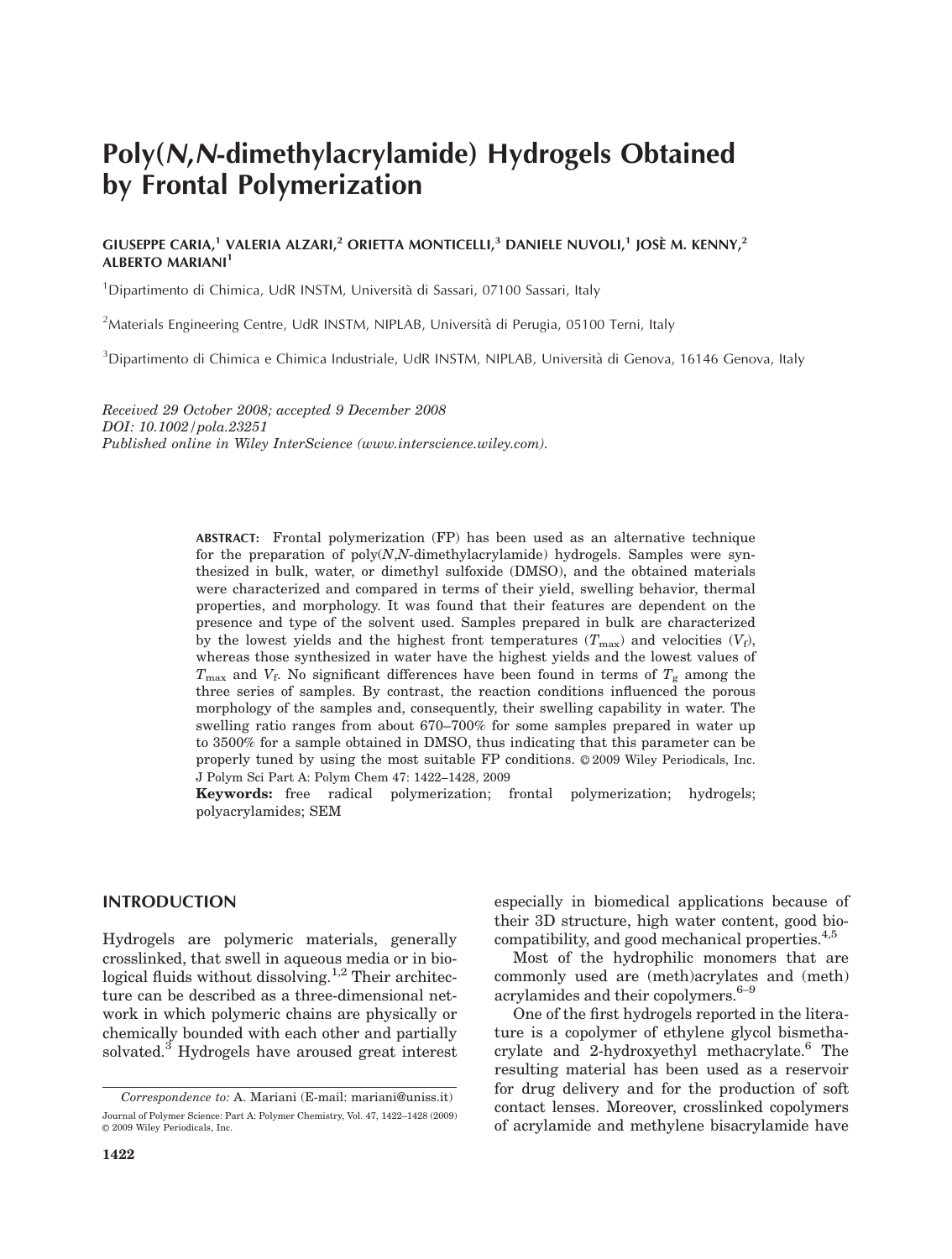been used to prepare gels for electrophoresis. Other applications of hydrogels are in the fabrication of artificial tendons and tissues, in the reconstruction of cartilage, and so forth.<sup>10,11</sup>

In 2001, Washington and Steinbock<sup>12</sup> prepared poly(N-isopropylacrylamide) gels by frontal polymerization (FP). The latter is a technique that allows the conversion of a monomer into a polymer as a consequence of the formation and subsequent propagation of a polymerization front.

Three types of FP have been reported:

- (Thermal) Frontal Polymerization, in which front propagates because of the exothermicity of the polymerization reaction itself<sup>1,2,13</sup>:
- Photofrontal Polymerization, in which a localized reaction is driven by an external UV source $10,14-17$ ;
- Isothermal Frontal Polymerization, which is based on the gel effect<sup>18,19</sup> that occurs when monomer and initiator diffuse into a preformed polymer.<sup>20</sup>

In this article, we will refer to the thermal FP only.

Since the first pioneering work performed by Chechilo and Enikolopyan, $^{21}$  an even increasing number of monomers have been polymerized by this technique. In detail, Pojman and coworkers polymerized epoxy resins,<sup>22</sup> ionic liquid,<sup>23</sup> and acrylic monomers $^{24-27}$ ; the design and synthesis of glycidyl ethers that undergo  $FP^{28,29}$  were studied by Crivello; Chen and coworkers frontally polymerized 2-hydroxyethyl acrylate<sup>30</sup> and Nmethylolacrylamide<sup>31</sup>; moreover, they studied the obtainment of epoxy resins/polyurethane networks,<sup>32</sup> polyurethane-nanosilica hybrid nanocomposites, $33$  and poly(N-vinylpyrrolidone). $34$  Our group obtained poly(dicyclopentadiene), $35$  polyurethanes $^{36,37}$  interpenetrating polymer networks,  $^{38}$ unsaturated polyester/styrene resins,39 and poly (diurethane diacrylates).40 We also prepared polymer-dispersed liquid crystal films $41$  and applied FP to the consolidation of porous materials $42,43$ ; recently, we prepared polymer-based nanocomposites with montmorillonite<sup>44</sup> and polyhedral oligomeric silsesquioxanes, $45$  and we have synthesized a new class of ionic liquid-based initiators to be used in both classic and frontal radical polymerization.<sup>46</sup>

In this work, FP was applied to the preparation of  $poly(N.N$ -dimethylacrylamide)  $[poly(DMAAm)]$ hydrogels, and the obtained materials were char-





Figure 1. Typical temperature profile of a FP run (sample FP1.4).

acterized and compared in terms of their swelling behavior, thermal properties, and morphology.

## EXPERIMENTAL

 $N$ ,N-Dimethylacrylamide (DMAAm, 99%, FW = 99.13, bp = 70 °C) stabilized with 550 ppm of hydroquinone monomethyl ether, ammonium persulfate (AmPS,  $FW = 228.20$ ), dimethyl sulfoxide (DMSO, FW = 78.13, bp = 189 °C,  $d = 1.101$  g/ mL), and N,N'-methylenebisacrylamide (BIS, FW  $= 154.17$ , mp  $= 300$  °C) were purchased from Sigma Aldrich and used as received.

At room temperature, pot-lives were always longer than 1 h. This is the time occurring between the preparation of the mixture and its spontaneous, fast reaction.

Front temperature measurements were performed by using a K-type thermocouple connected to a digital thermometer (Delta Ohm 9416,  $\pm 1.0$ C; Fig. 1) used for temperature reading and recording (sampling rate: 1Hz). Heating of samples immersed in water for swelling studies was performed in an ISCO GTR 90 thermostatic bath. DSC measurements were carried out by a Q100 Waters TA Instruments calorimeter, with a TA Universal Analysis 2000 software.

After freeze-drying, hydrogel morphology was studied by scanning electron microscopy (SEM, Leo Steroscan-440). Prior to examination, the samples were fractured in liquid nitrogen and the fractured surface was coated with gold.

To determine the swelling ratio (SR%) of hydrogels in water, they were heated from 26 to 43  $\degree$ C, by increasing temperature at a rate of  $1 \degree$ C/day. SR% was calculated by applying the following equation:

$$
SR\% = \frac{M_s - M_d}{M_d} \times 100\tag{1}
$$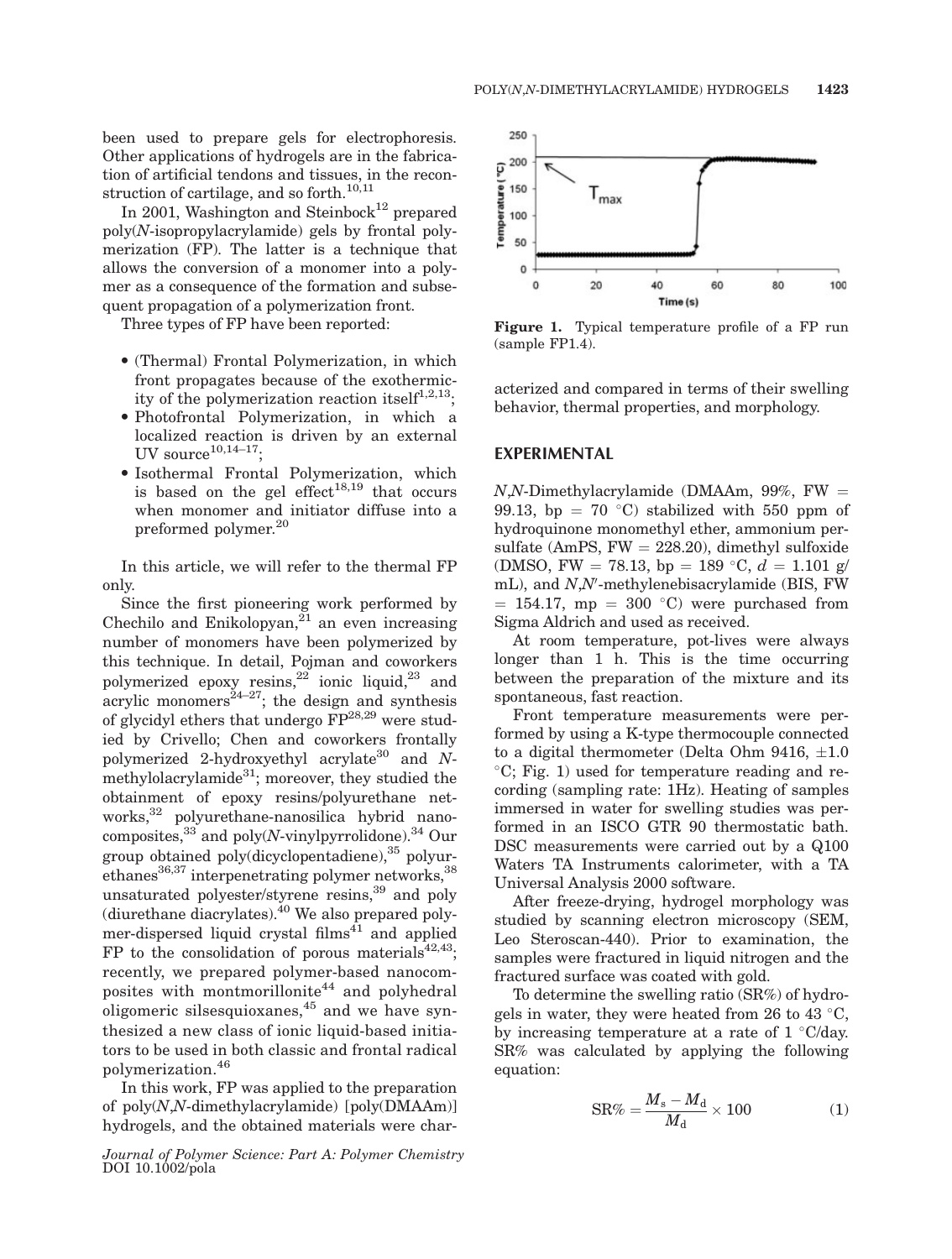where  $M_s$  and  $M_d$  are the hydrogel masses in the swollen and in the dry state, respectively.

Thermal characterization of all samples was performed by DSC analysis. Two heating ramps, from  $-100$  to 350 °C, with a heating rate of 10 °C/ min, were carried out. The first scan was performed to eliminate possible residual solvent; the second was done to determine the glass transition temperature  $(T_g)$ .

#### Frontal Polymerization Runs

A common glass test tube (i.d.  $= 1.5$  cm, length  $=$ 16 cm) was filled with a mixture of DMAAm (5 g, 0.050 mol), BIS (0.05 g,  $3.24 \times 10^{-4}$  mol) and various amount of AmPS (from 0.4 to 2.0 wt % with respect to the total weight of monomer and crosslinker). Moreover, in Series 2 and 3, water and DMSO were respectively added (2.5 mL). Test tubes were kept open during polymerization. A thermocouple junction was located at about 1 cm from the bottom of the tube and connected to a digital temperature recorder. Front started by heating the external wall of the tube in correspondence of the upper surface of the monomer mixture, until the formation of the front becomes evident. The position of the front (easily visible through the glass wall of test tubes) against time was measured. For all samples, front temperature  $(T_{\text{max}}, \pm 10 \degree \text{C})$  and front velocity  $(V_f, \pm 0.5 \degree \text{cm})$ min) were measured.

After polymerization, all samples were washed in water for several days to eliminate the residual monomer and DMSO (only for Series 3), and to allow them to swell.

It should be underlined that, since DMAAm boils only at 70 °C and in all runs  $T_{\text{max}}$  was higher than this temperature, in several cases a large part of the monomer evaporated thus resulting in quite low yields. Tubes were not sealed because one of the aims of this work was to perform syntheses following very simple procedures, which could be easily applied in future practical applications.

# RESULTS AND DISCUSSION

 $T_{\text{max}}$  (Fig. 1) and  $V_{\text{f}}$  are the main parameters generally monitored in FP experiments. Figure 1 shows a typical temperature profile recorded during a FP run. It displays the temperature variation in correspondence of the thermocouple junction as time goes. Before the sudden temperature



Figure 2. Front position as a function of time for FP runs.

increase observed when the propagating front crossed the junction, this parameter remained constant, thus indicating that no other endo- or exothermal phenomena were taking place simultaneously. This finding confirms that only FP occurred; namely, no spontaneous polymerization occurred. Indeed, at room temperature, pot-lives were always longer than 1 h, which is a time much longer than that necessary for FP runs to occur.

 $V_f$  values were calculated by the slope of the curves as that reported in Figure 2 and are listed in Table 1.

Because of the high reactivity, it was not possible to perform traditional batch syntheses (prolonged heating at a given temperature) because spontaneous acceleration and sudden increase of temperature were always observed. In particular, in unstirred reactors, "spontaneous FP," with a front starting from the upper layer of the monomer mixture, occurred. This phenomenon was already observed and reported by us in a previous paper with the name of Rainstorm Effect.<sup>47</sup>

Three different series of poly(DMAAm) hydrogels were synthesized (Table 1): the first one deals with FP runs performed without solvent (Series 1), while the other two collected samples prepared in the presence of water and DMSO (Series 2 and 3, respectively). For each series, four samples were synthesized by varying the AmPS concentration  $(0.4, 0.7, 1.2,$  and  $2.0$  wt % with respect to the total amount of monomer and crosslinker), while DMAAm, BIS, and solvent concentrations were kept constant.

In all series,  $T_{\text{max}}$  remains almost constant by varying the amount of AmPS. However, the presence of a solvent and its type influence these

Journal of Polymer Science: Part A: Polymer Chemistry DOI 10.1002/pola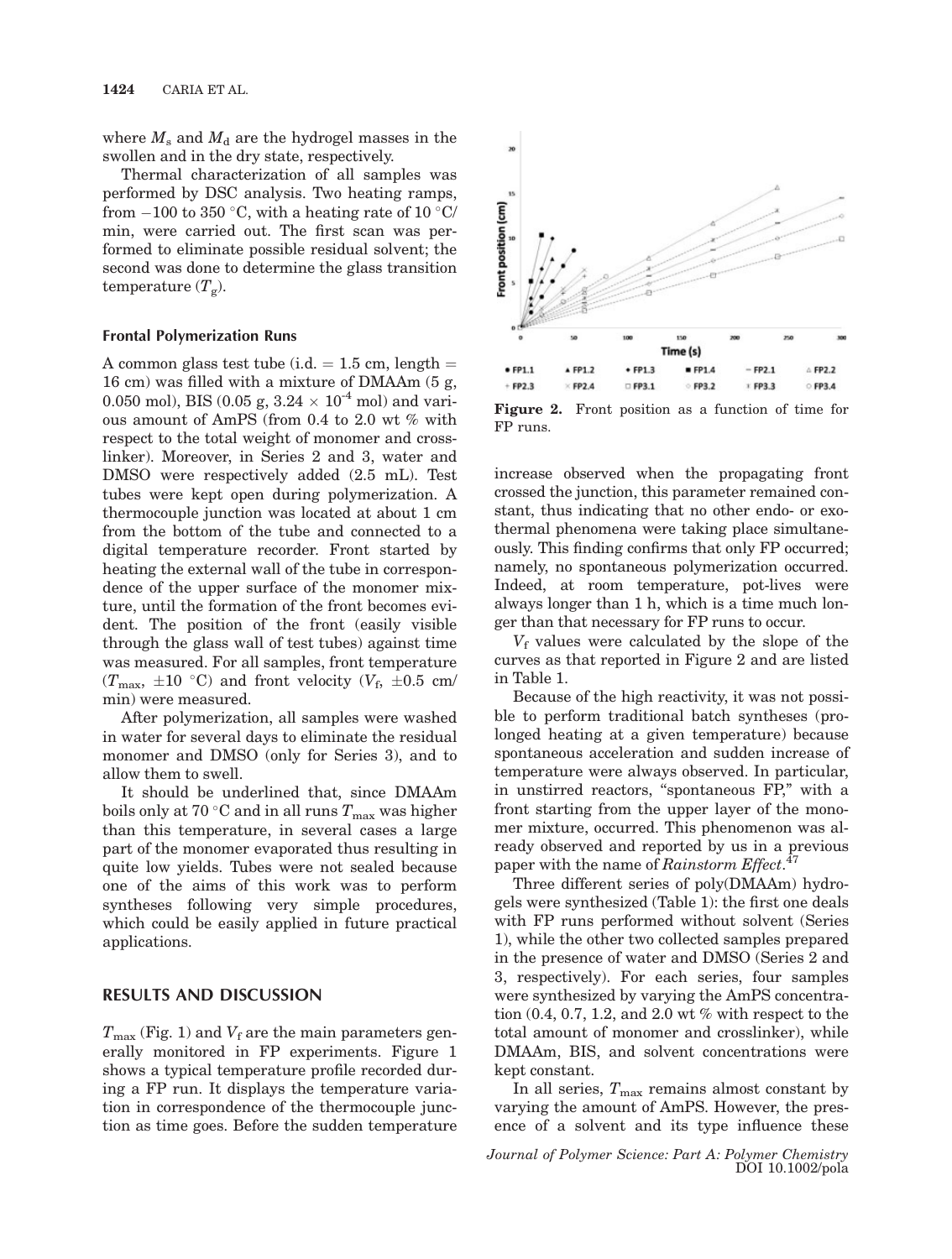| Sample | Series         | AmPS (wt $%$ ) | Solvent     | $V_f$ (cm/min) | $T_{\text{max}}$ (°C) | Yield $(\%)$ |
|--------|----------------|----------------|-------------|----------------|-----------------------|--------------|
| FP1.1  |                | 0.4            | None        | 10.4           | 206                   | 37           |
| FP1.2  |                | 0.7            | None        | 15.6           | 217                   | 41           |
| FP1.3  |                | $1.2\,$        | None        | 19.7           | 215                   | 39           |
| FP1.4  |                | 2.0            | None        | 31.2           | 219                   | 35           |
| FP2.1  | $\overline{2}$ | 0.4            | $H_2O$      | 2.9            | 124                   | 92           |
| FP2.2  |                | 0.7            | $H_2O$      | 3.9            | 128                   | 93           |
| FP2.3  |                | 1.2            | $H_2O$      | 5.8            | 136                   | 92           |
| FP2.4  |                | 2.0            | $H_2O$      | 6.5            | 138                   | 90           |
| FP3.1  | 3              | 0.4            | <b>DMSO</b> | 2.0            | 149                   | 85           |
| FP3.2  |                | 0.7            | <b>DMSO</b> | 2.5            | 150                   | 58           |
| FP3.3  |                | 1.2            | <b>DMSO</b> | 3.3            | 151                   | 53           |
| FP3.4  |                | 2.0            | <b>DMSO</b> | 4.3            | 160                   | 44           |

Table 1. Reaction Parameters of the Samples Prepared in This Work

parameters although in different extent depending on the solvent used. Indeed, bulk FP runs (Series 1) are characterized by  $T_{\text{max}}$  from 206 to 219 °C; when DMSO was used (Series 3),  $T_{\text{max}}$ values were around  $150-160$  °C, whereas when  $H<sub>2</sub>O$  was present (Series 2),  $T<sub>max</sub>$  values did not exceed  $138$  °C.

By comparing Series 1 with the other two, the former trend can be easily explained by considering the dilution effect and the amount of dissipated heat. Moreover, the difference of  $T_{\text{max}}$ between Series 2 and 3 can be mainly attributed to the latent evaporation heat of water, which is responsible for further heat dissipation.

As previously mentioned, to operate in the simplest practical conditions, monomers were used as received and test tubes were kept open. This resulted in partial DMAAm evaporation and, consequently, in relatively low yields. Apart from a few exceptions, the lower  $T_{\text{max}}$  was as higher as the yield was, ranging from 35% for  $T_{\text{max}} = 219$ <br>°C to 92–93% for  $T_{\text{max}} = 124$ –136 °C.

As expected, Series 1 is characterized by the fastest front propagation with  $V_f$  ranging from 10.4 to 31.2 cm/min. These values are an order of magnitude larger than those typically found in most of the FP experiments, also performed on other systems.<sup>46</sup> Namely,  $V_f = 31.2$  cm/min is one of the largest values reported so far. On the other hand, solvent addition resulted in a dramatic decrease of front velocity to values that, although relatively high, are now located in the common range of most of other FP syntheses.<sup>48</sup>

Based on these findings, by comparing the three series, the use of water as the solvent seems to be the most advantageous in that it allows obtaining the resulting polymer gel in high yields

Journal of Polymer Science: Part A: Polymer Chemistry DOI 10.1002/pola

and short times. Besides, since the corresponding  $T_{\text{max}}$  values are the lowest, possible material degradation processes are now limited. Moreover, the purification procedure is very easy: the final product is already swollen in water thus facilitating the unreacted monomer removal.

To study and compare the SR% of all samples, they were swollen and equilibrated in water at various temperatures; the resulting trends, reported in Figure 3, were determined by applying eq 1. Even if the prepared materials do not show any critical solution temperature, all of them deswell as temperature increases. However, significant differences characterize each series when compared with the others.

Along Series 1 and 2 [Fig. 3(a,b)], a relationship between the amount of radical initiator and the extent of swelling seems to be present. Indeed, an increase of AmPS results in an SR% decrease. Conversely, this trend is almost inverted by considering Series 3 [Fig. 3(c)]. However, it should be highlighted that, in any series, SR% decreases as temperature increases, at least up to about 39  $\degree$ C, but with different values and dependence between these two parameters.

In detail as follows:

• Series 1: At 26  $\degree$ C, SR% of these samples is comprised between about 2270 and 2600%, but FP1.4 (synthesized in the presence of the largest AmPS concentration) behaves differently when compared with FP1.1-3. While SR% values of these latter are only poorly influenced by temperature variations, FP1.4 dramatically changes its volume from  $SR\% = 2270\%$  at 26 °C, down to 1900\% at 43 °C.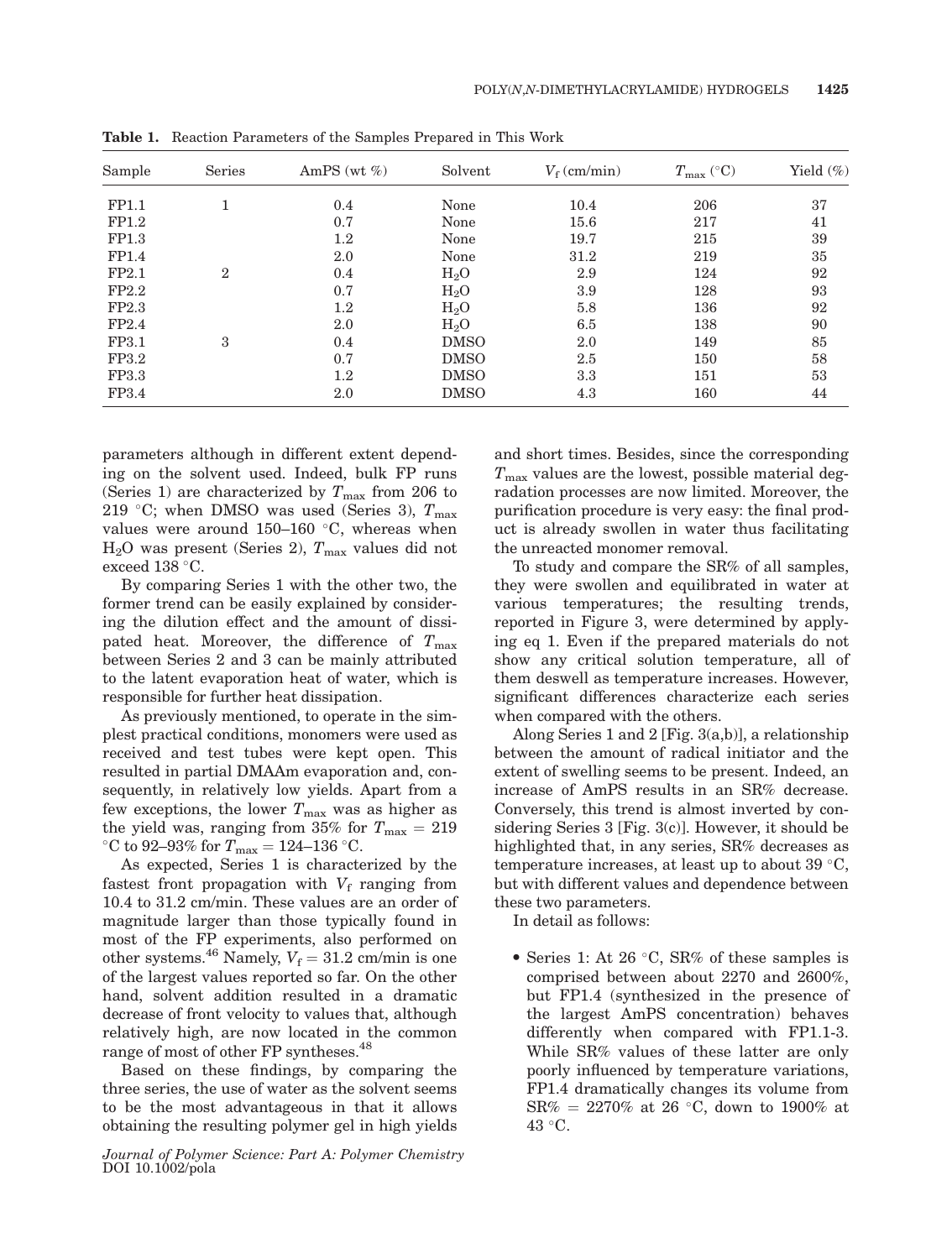

Figure 3. SR% as a function of temperature for the three series: (a) series 1, (b) series 2, (c) series 3.

Moreover, the extent of swelling of this material is always lower than that of the other samples of the same series.

• Series 2: By increasing the temperature, all these samples considerably deswell. Namely, FP2.1 and FP2.2 SR% goes from about 960 to 750%, whereas the swelling ratio of FP2.3 and FP2.4 ranges from about 850 to 670–700%.

• Series 3: At 26 °C, FP3.4 exhibits an SR% as high as 3500 %, the largest of all samples. This material is also the only one that shows large temperature dependence in Series 3.

For all synthesized polymers,  $T_g$  was found to be almost the same and equal to about 126  $\,^{\circ}$ C. It is noteworthy that the  $T_g$  of these frontally obtained samples is significantly higher than that reported in literature for the same classical polymerization (89 °C).<sup>25,48</sup> No explanation can be given for such evidence.

Polymers prepared by FP have been examined in detail by SEM to investigate their morphology, pore structure, and distribution. Figure 4 shows SEM micrographs of the samples containing 1.2 wt % of AmPS synthesized in the absence of solvent, in water, and in DMSO. Unlike the sample synthesized in water [Fig. 4(b)], which is characterized by a very dense structure, both the systems prepared in DMSO [Fig. 4(c)] and in bulk [Fig. 4(a)] present a more porous morphology. To find a relationship with the final hydrogel properties, the structure of FP1.3 and FP3.3 will be described in more detail. Indeed, on the micron scale, the aforementioned samples are characterized by polymer aggregates and cavities that are not present in FP1.2. Keeping in mind the swelling mechanism, it is possible to assume that this "free volume'' allows these hydrogels to swell more than what the one prepared in water does. On this basis, we can assume that the described structure of the above hydrogels might be responsible for their peculiar behavior in this latter solvent.

## **CONCLUSIONS**

For the first time, the FP technique was exploited to synthesize poly(DMAAm) hydrogels. It was



Figure 4. SEM images of samples FP1.3 (a), FP2.3 (b), and FP3.3 (c).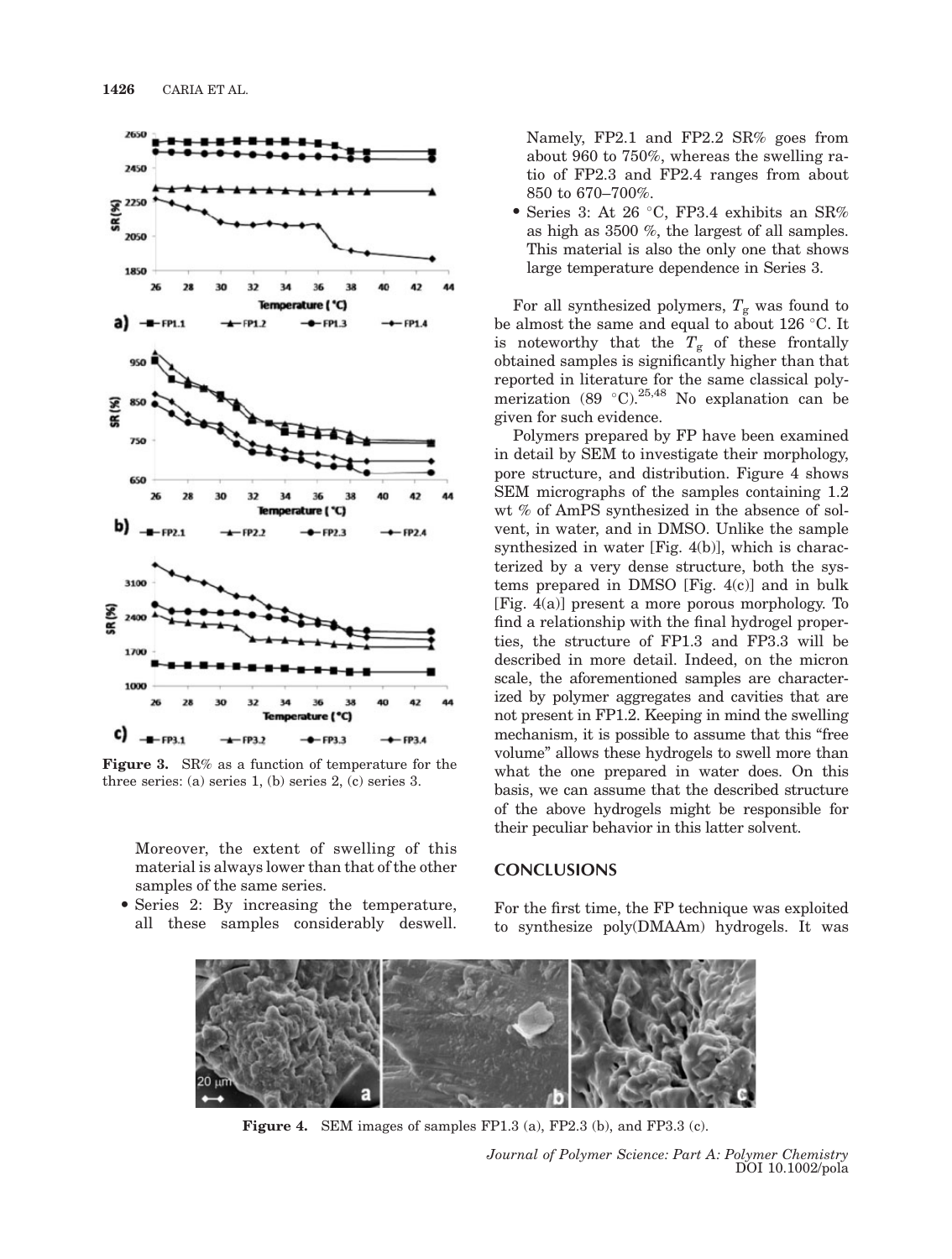found that many of the features of the prepared samples can be tuned by changing the FP conditions, namely, the presence of a solvent and its type, and initiator concentration.

In particular, because of the exothermicity of the polymerization reaction, samples prepared in bulk were characterized by the highest values of both  $V_f$  and  $T_{\text{max}}$ . Moreover, it is noteworthy that front velocities as high as 31.2 cm/min have been recorded, one of the highest values found so far in FP experiments. However, in bulk FP runs,  $T_{\text{max}}$ was always higher than 200 $\degree$ C, thus resulting in low yields because of the large amount of monomer that evaporates before polymerizing. In this respect, water was found to be the best solvent in that, because of its thermal characteristics, kept front temperatures relatively lower, thus permitting to achieve high yields.

In water, all materials do not exhibit any critical solution temperature in the range between 25 and  $45^{\circ}$ C, but swelling capability was found to be strongly temperature-dependent. Moreover, SR% was influenced by the presence and type of solvent used during the preparation, with values, at 26 °C, ranging from 850 to 3500% for the samples prepared in water and DMSO, respectively, whereas at 43 $\degree$ C, it reaches values as low as 600% (sample prepared in water). The above peculiar behavior was explained by taking into account hydrogel morphology.

## REFERENCES AND NOTES

- 1. Peppas, N. A.; Mikos, A. G. In Hydrogels in Medicine and Pharmacy; Peppas, N. A., Ed.; CRC Press: Boca Raton, 1986; Vol. 1, pp 1–184.
- 2. Brannon, L.; Peppas, N. A. In Absorbent Polymer Technology, Harland, R. S., Ed.; Elsevier Press: Amsterdam, 1990, pp 1–278.
- 3. Gil, E. S.; Hudson, S. M. Prog Polym Sci 2004, 29, 1173–1222.
- 4. Huang, X.; Lowe, T. L. Biomacromolecules 2005, 6, 2131–9.
- 5. Chen, S. C.; Wu, Y. C.; Mi, F. L.; Lin, Y. H.; Yu, L. C.; Sung, H. S. J Controlled Release 2004, 96, 285–300.
- 6. Wichterle, O.; Lím, D. Nature 1960, 185, 117– 118.
- 7. Moynihan, H. In Hydrogels in Medicine and Pharmacy; Peppas, N. A., Ed.; CRC Press: Boca Raton, 1987; Chapter 2, Vol. 2, pp 1–65.
- 8. Kopecek, J.; Bazilova, H. Eur Polym J 1974, 10, 465–470.

Journal of Polymer Science: Part A: Polymer Chemistry DOI 10.1002/pola

- 9. Schacht, E. Int Pharm J 1987, 1, 3–11.
- 10. Peppas, N. A.; Langer, R. Science 1994, 263, 1715–1720.
- 11. Park, K. In Controlled Release: Challenges and Strategies; American Chemical Society: Washington, 1997.
- 12. Washington, R. P.; Steinbock, O. J Am Chem Soc 2001, 123, 7933–7934.
- 13. Peppas, N. A.; Merril, E. W. J Polym Sci Part A: Polym Chem 1976, 14, 441.
- 14. Peppas, N. A.; Mongia, N. K. Eur J Pharm Biopharm 1997, 43, 51–58.
- 15. Flory, P. J.; Rehner, J. J Chem Phys 1943, 11, 521–526.
- 16. Flory, P. J. J Chem Phys 1950, 18, 108–11.
- 17. Flory, P. J. In Principles of Polymer Chemistry; Cornell University Press: New York, 1953.
- 18. Norrish, R. G. W.; Smith, R. R. Nature 1942, 150, 336–337.
- 19. Trommsdorff, E.; Kohle, H.; Lagally, P. Macromol Chem 1948, 1, 169–198.
- 20. Lewis, L. L.; DeBisschop, C. S.; Pojman, J. A.; Volpert, V. A. Polym Sci Part A: Polym Chem 2005, 43, 5774–5786.
- 21. Chechilo, N. M.; Khvilivitskii, R. J.; Enikolopyan, N. S. Dokl Akad Nauk SSSR 1972, 204, 1180– 1181.
- 22. Chekanov, Y.; Arrington, D.; Brust, G.; Pojman, J. A. J Appl Polym Sci 1997, 66, 1209–1216.
- 23. Jiménez, Z.; Pojman, J. A. J Polym Sci Part A: Polym Chem 2007, 45, 2745–2754.
- 24. Pojman, J. A. J Am Chem Soc 1991, 113, 6284– 6286.
- 25. Khan, A. M.; Pojman, J. A. Trends Polym Sci 1996, 4, 253–257.
- 26. Fortenberry, D. I.; Pojman, J. A. J Polym Sci Part A: Polym Chem 2000, 38, 1129–1135.
- 27. Nason, C.; Pojman, J. A.; Hoyle, C. J Polym Sci Part A: Polym Chem 2008, 46, 8091– 8096.
- 28. Crivello, J. V. J Polym Sci Part A: Polym Chem 2006, 44, 6435–6448.
- 29. Crivello, J. V. J Polym Sci Part A: Polym Chem 2006, 44, 3036–3052.
- 30. Hu, T.; Chen, S.; Tian, Y.; Chen, L.; Pojman, J. A. J Polym Sci Part A: Polym Chem 2007, 45, 873– 881.
- 31. Chen, L.; Hu, T.; Yu, H.; Chen, S.; Pojman, J. A. J Polym Sci Part A: Polym Chem 2007, 45, 4322– 4330.
- 32. Chen, S.; Tian, Y.; Chen, L.; Hu, T. Chem Mater 2006, 18, 2159–2163.
- 33. Chen, S. U.; Sui, J.; Chen, L.; Pojman, J. A. J Polym Sci Part A: Polym Chem 2005, 43, 1670– 1680.
- 34. Cai, X.; Chen, S.; Chen, L. Polym Sci Part A: Polym Chem 2008, 46, 2177–2185.
- 35. Mariani, A.; Fiori, S.; Chekanov, Y.; Pojman, J. A. Macromolecules 2001, 34, 6539–6541.